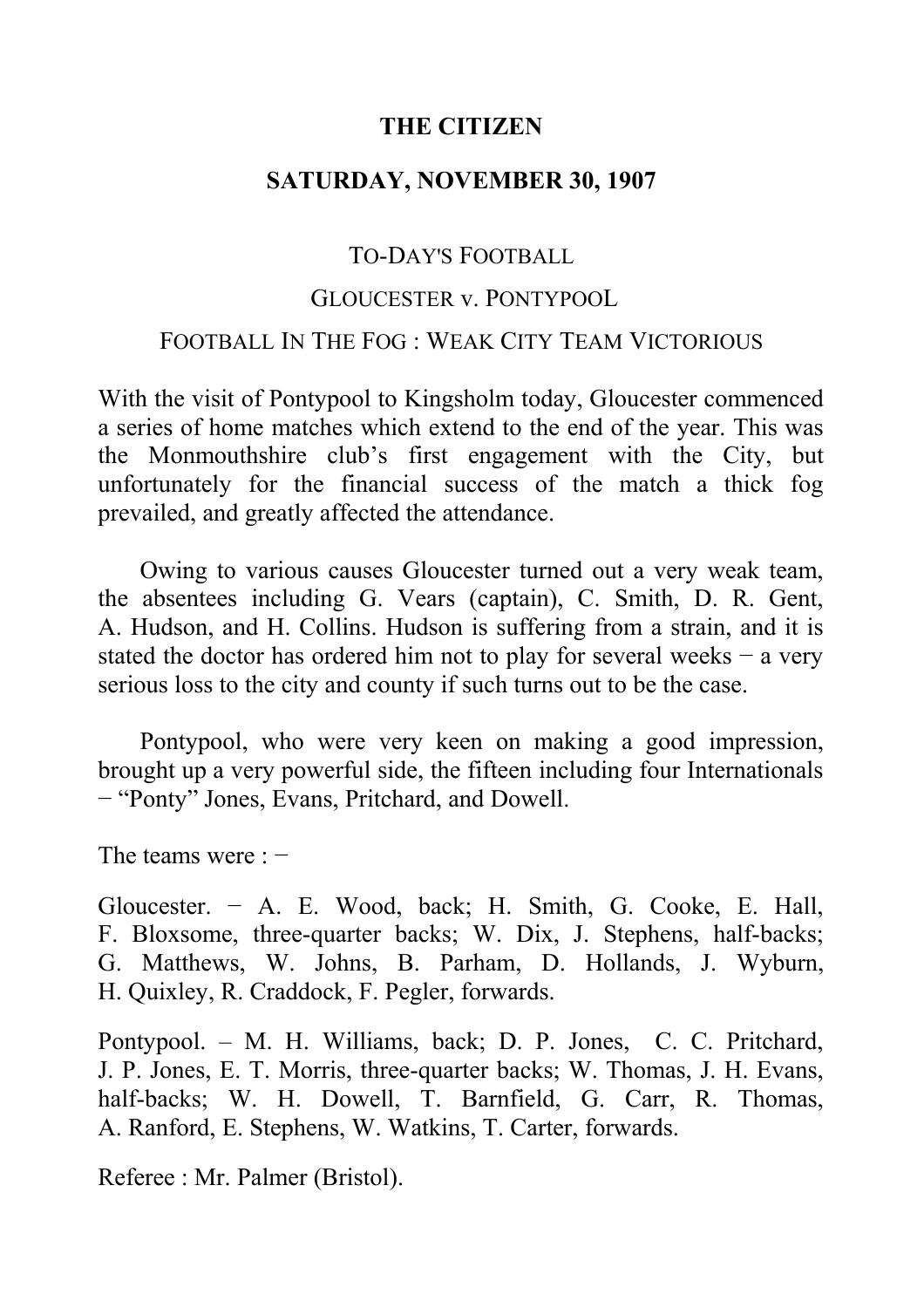# THE GAME

Pontypool won the toss and elected to defend the Worcester-street goal. Some of the Gloucester forwards got in front of the ball on the kick-off, and a scrum was ordered at the centre. The visitors heeled from the first scrum, but Evans sent out a bad pass, and Morris could only kick straight to touch.

Pontypool made headway with a loose rush, but the Gloucester backs, with neat passing, got well inside their opponents' half. Here Dix got possession and opened out nicely. Cook cut through cleverly and passed, but the ball went astray. Bloxsome, however, with a flying kick, sent to touch close to the visitors' line. The Welshmen relieved with a useful rush, but the ball got amongst the home backs, who, however, failed to take advantage.

A free to the visitors enabled them to find touch at the centre, where Evans started a bout of passing. Pritchard made ground, but in trying to do too much he was collared. Stephens and Dix, with neat work, gained Gloucester some yards, and Wood, with some grand touch kicks, further improved matters.

In a loose rush Dix fielded cleverly, and transferred the ball to a colleague, who fell over the line. A forward pass, however, was ruled.

From the subsequent scrum Dix handed out, but H. Smith was collared in trying to break through. With some fast footwork Pontypool got out to more favourable quarters, but Gloucester confined play to the visitors' half.

A wild pass by Thomas lost ground for the Monmouth men, a knock-on by Cook losing a possible opening for Gloucester. The City forwards were doing well in the loose, and Cook [word unreadable] up, dropped for goal, the ball going wide of the posts.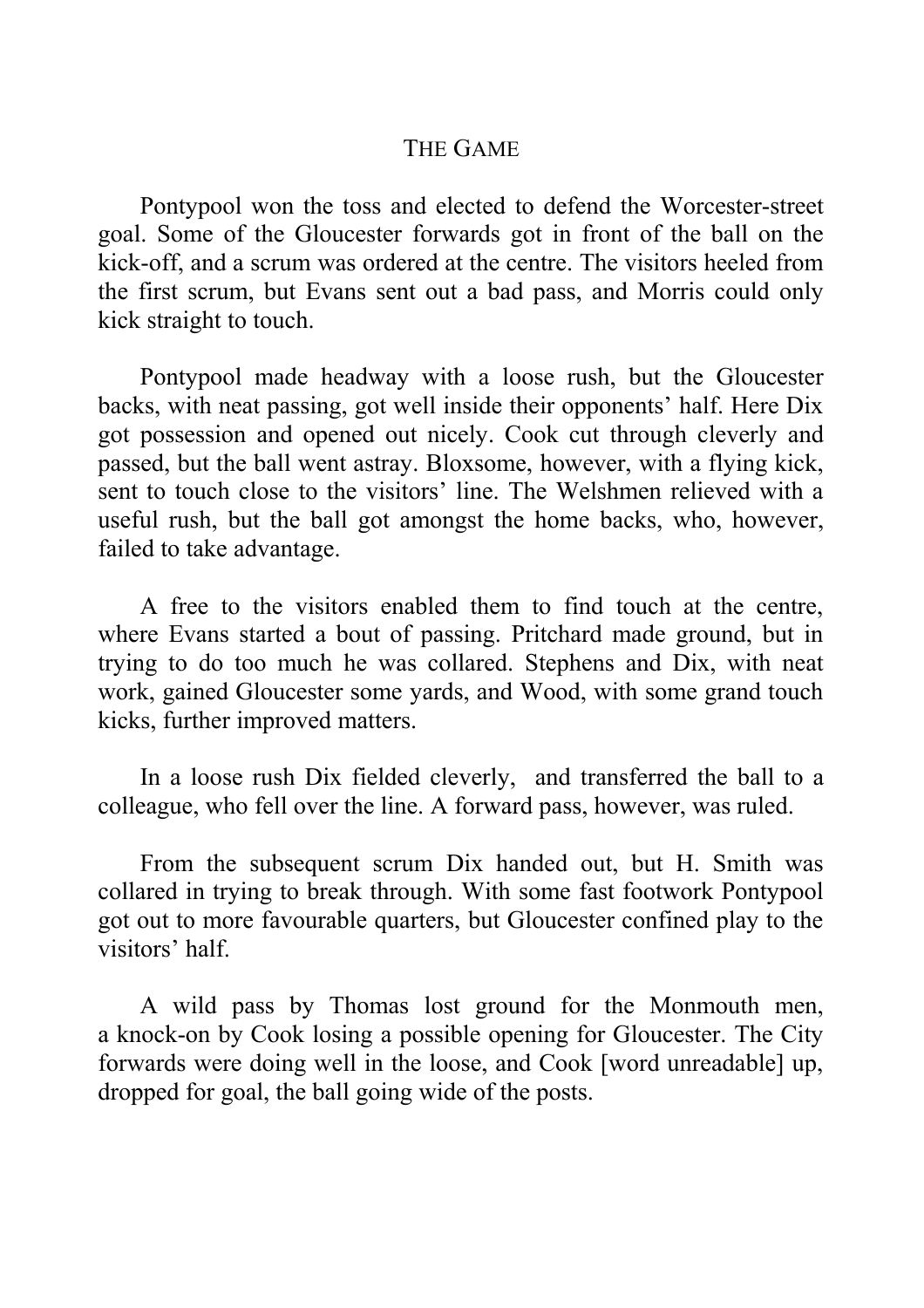Following the drop out play was hotly contested at the centre. Then the players disappeared in the fog on the sixpenny side, and it was impossible to discern what was happening.

It was apparent, however, that Pontypool had made headway, the game being taken to the Gloucester 25. At length the ball got out to the home backs, and Cook found touch well on the grand-stand side, the arrival of the play at this portion of the field being greeted with cheers.

Gloucester heeling, Dix got the ball away to Stephens, who in turn fed the three-quarters. The ball, however, was lost with a possible opening. Gloucester went very close after this, Bloxsome doing good work on the right wing. For off-side by Pontypool the visitors were penalised, and Wood, with a grand kick, only just missed the goal, the ball dropping just short of the cross-bar.

The visitors punted out, and with a strong burst reached the home quarters. Pontypool had a shot for goal from a penalty, but failed. Play was contested in the home 25, where the visitors opened out. Hall, however, intercepted and running to the full-back punted over his head. There was a race for possession, ending in a visitor securing and punting to Wood. The latter returned under pressure, but "Ponty" Jones put in a fine reply to touch.

Dix was prominent with a smart breakaway from a scrum, but his pass went astray. Pontypool gained a footing in the City 25, where the backs resorted to passing. Cook however, intercepted, but kicked straight to the full-back, who returned with interest. From this point Pontypool attacked, and only the smartness of Dix stopped a score. Immediately after the visitors forced a minor with a kick over the line.

On the resumption the game went in favour of the Welshmen, and Gloucester had to concede another minor. Soon after the interval was announced.

> HALF-TIME SCORE : Gloucester …………..……… Nil Pontypool ………………...… Nil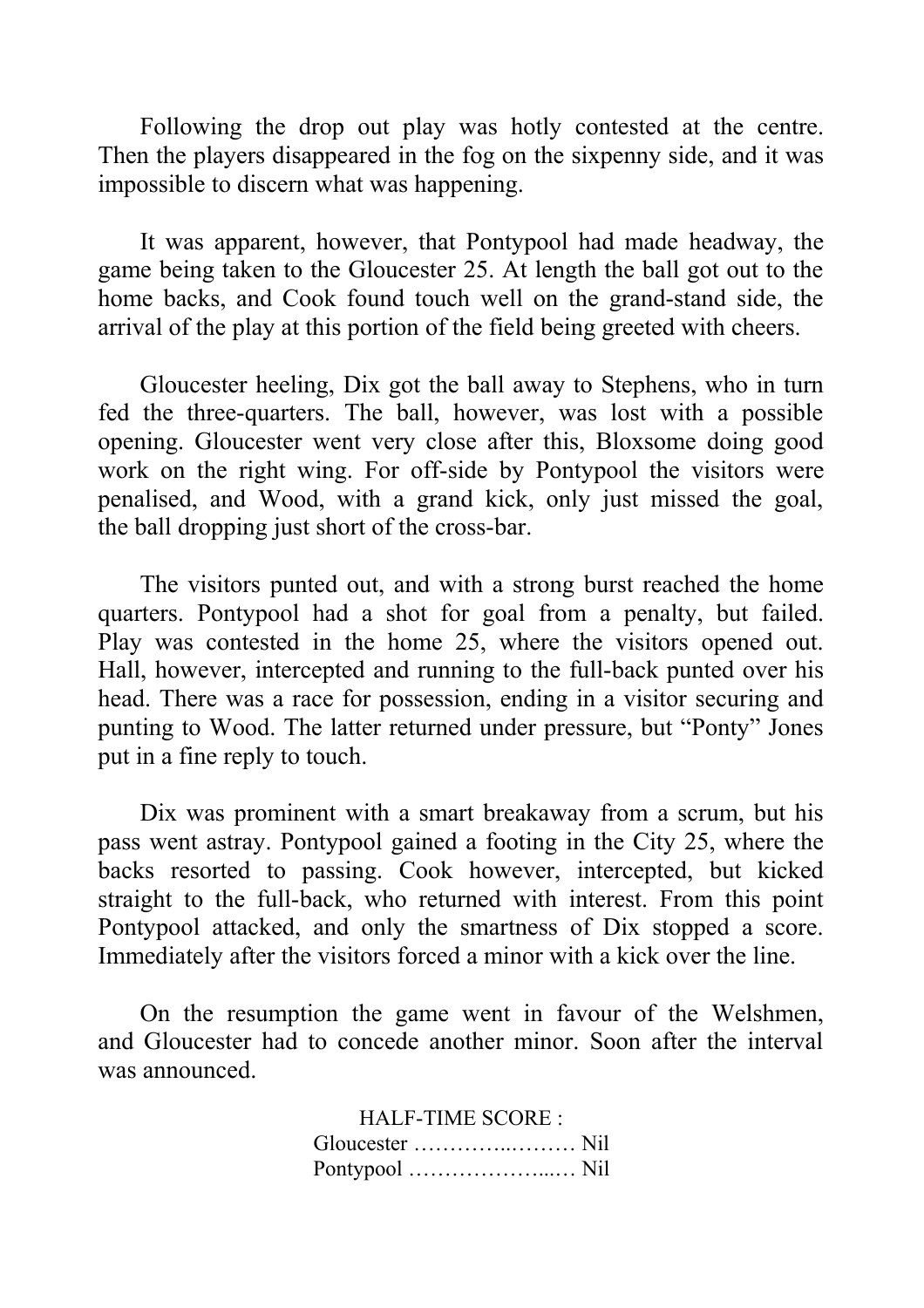Pontypool re-started with no waste of time, and a home player marked following an exchange kick. Play was near the centre, but operations were contested on the cheap side, and nothing could be seen of what was going on from the Press seats. After several minutes' interval a bout of passing by the visiting backs brought play to the grand-stand side, but almost immediately the players went out of view again.

"Ponty" Jones, from a pass by Pritchard, had a dash for the corner, but he was stopped in time. Gloucester cleared from a dangerous position, but for off-side the home team were penalised. A visitor took a shot at goal, but the ball went to Wood in front of the posts, and he punted out grandly to beyond the 25 flag. Good work by the City forwards improved matters, and a flying kick took Gloucester to their opponents' 25. Then in a further rush the ball was taken over the line, Pontypool touching down.

The drop-out was well returned, and ensuing play was fought out in the Pontypool 25. Gloucester struggled gamely for a score, and Williams being tackled near his line the visitors were hotly pressed. A combined effort brought relief, and the Welshmen subsequently transferred operations beyond midfield. Here a stoppage was necessary owing to a visitor being laid out.

Resuming, a visitor kicked over the Gloucester line. Wood punted out, and Williams fumbling he was forced to kick straight to touch in his own half. Off-side by Hollands and then Dix gave Pontypool a couple of penalties, but little ground was gained. Clever play by Gloucester in a line-out gave Bloxsome possession. The wing man beat Morris and ran to Williams, but Stephens missed his pass with a very good chance to score. Pontypool gained relief owing to Wood knocking on at mid-field, but the City forwards quickly gained a good position. Then with a superb rush the Gloucester front went for the line, and a loud shout from the cheap side suggested a score had been made. It was a false alarm, however.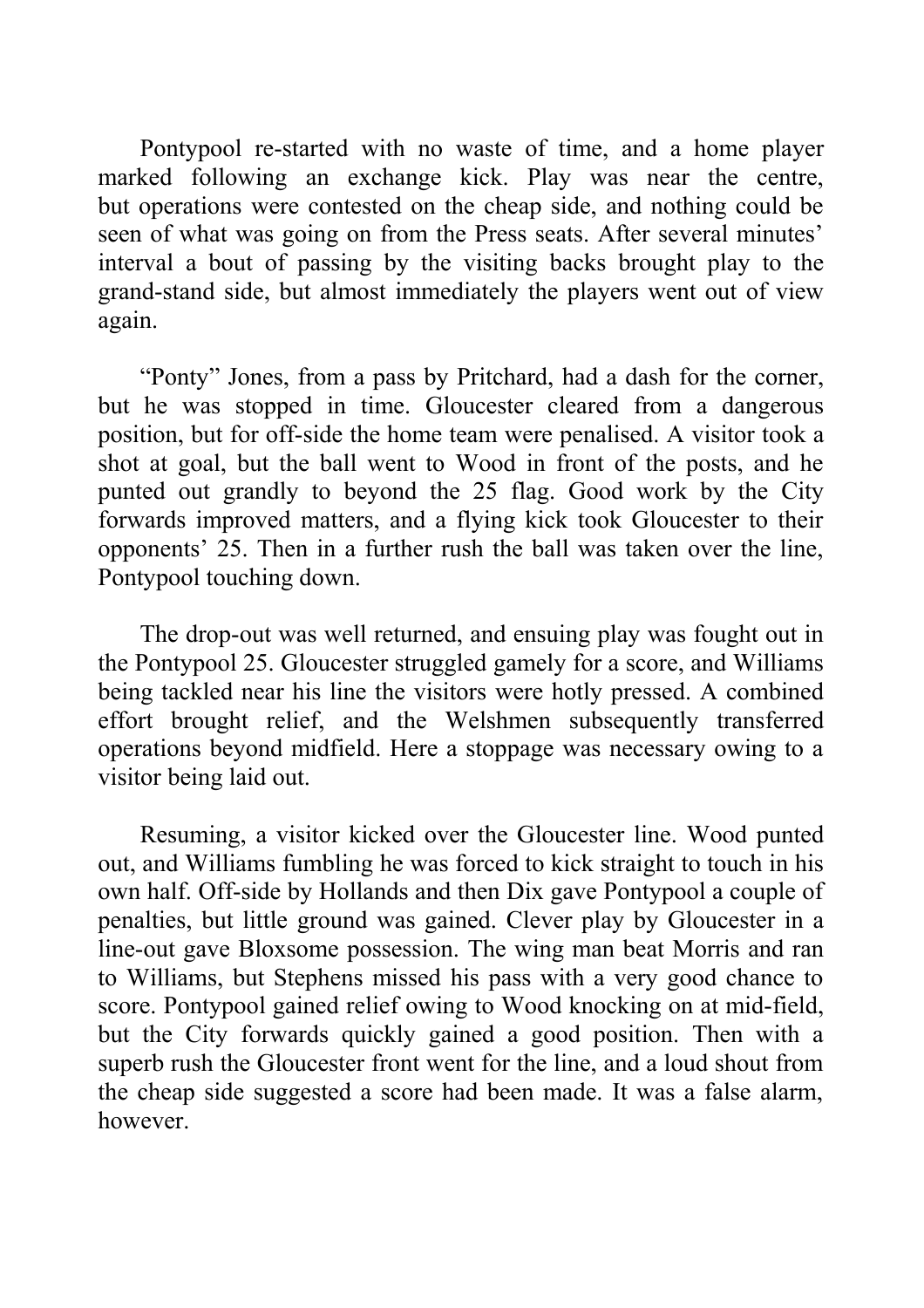Subsequent play was all in favour of Gloucester, and the Pontypool defence was several times severely tested. Passing by the home backs looked promising, but Hall stumbled and lost possession. The ball going loose a visitor kicked down, but Cook gathered neatly and took a drop for goal. Only a minor resulted.

On the re-start Gloucester were all over their opponents, and they attacked repeatedly. A beautifully judged kick by Wood placed Gloucester close to the line, and from a throw out Quixley secured and scored a try amidst great cheering. Wood kicked a good goal, at which success the applause was renewed.

Gloucester maintained their advantage on the re-start, but just before the finish a rush by Pontypool took the ball over the City line, but only a minor resulted.

> RESULT : Gloucester ……… 1 goal (5 points) Pontypool ………………..…… Nil

### REMARKS

What would undoubtedly have proved a very attractive game to watch was entirely spoiled by the fog. The spectators, however, took the situation good humouredly, and cheered lustily whenever the players came into view.

The game was confined to two thirties, and while it lasted the pace was very hot. On the run of the play Gloucester thoroughly deserved their victory, which was all the more creditable considering the greatly weakened side doing duty.

The visitors were a splendidly-built lot, especially forward, and they had speed behind the scrum. The combination, however, was very faulty, and the backs seldom brought off a concerted movement. The first half was pretty evenly contested, both teams missing chances of scoring. In the second portion Gloucester were clearly on top, and Pontypool were fortunate in getting off with only a five points' beating.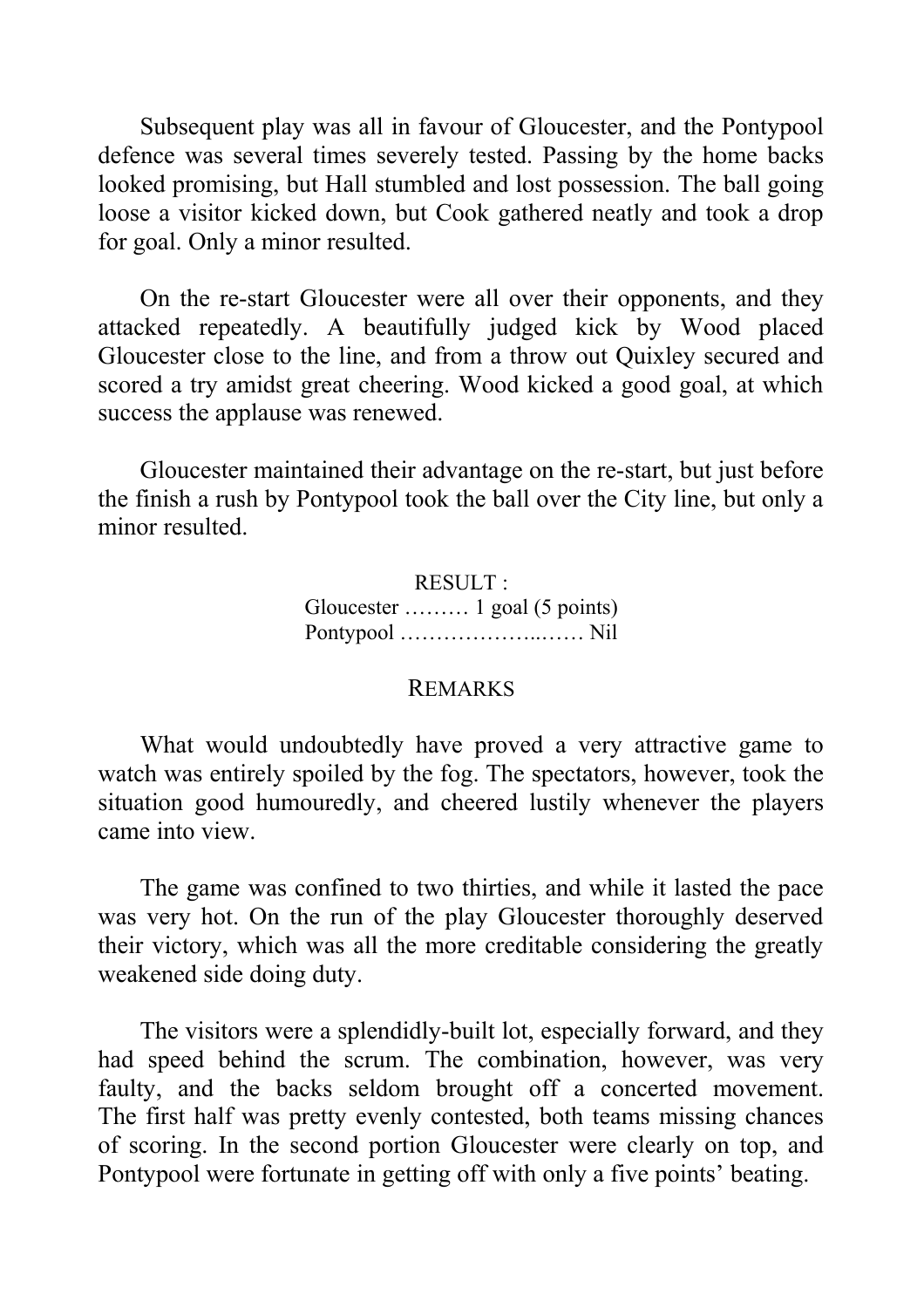To the Gloucester forwards must be awarded great praise for a fine display. They were meeting a powerful eight, but the City scrummagers held up grandly all through, and fairly had the measure of their opponents in the concluding stages. Every man played his hardest to-day, and whether in the tight or loose the work was excellent.

Johns led the pack in the absence of Vears, and the acting captain was ever to the front several times dribbling with great effect. His chief supports were Parham, Hollands, and Matthews, but the other players were little inferior. For Pontypool Dowell, Barnfield, and Carr were conspicuous, but one or two of the men did not last.

The visiting halves (Thomas and Evans) had more of the ball than Dix and Stephens, but the latter were smarter and more accurate in their movements. Dix proved an admirable substitute for Gent, and he and Stephens got on well together.

The Gloucester three-quarters combined nicely at times, and the centres displayed smartness at intercepting. Cook and Hall, too, kicked with good judgment, and their marking and tackling was a distinct improvement on the Newport display.

Bloxsome and Herbert Smith performed creditably on the respective wings, and gave precious little away. Great things were expected from the Pontypool quartette, but none of the players sustained their reputation.

Pritchard made one decent run, but he did not strike one as being the dangerous player in attack as in his Newport days. "Ponty" Jones was well looked after, and his brother and Morris did not get many openings.

Wood gave another superb display, his kicking being beautifully judged and always of splendid length. Williams also did well as custodian for Pontypool.

Gloucester's victory gave great satisfaction to their supporters.